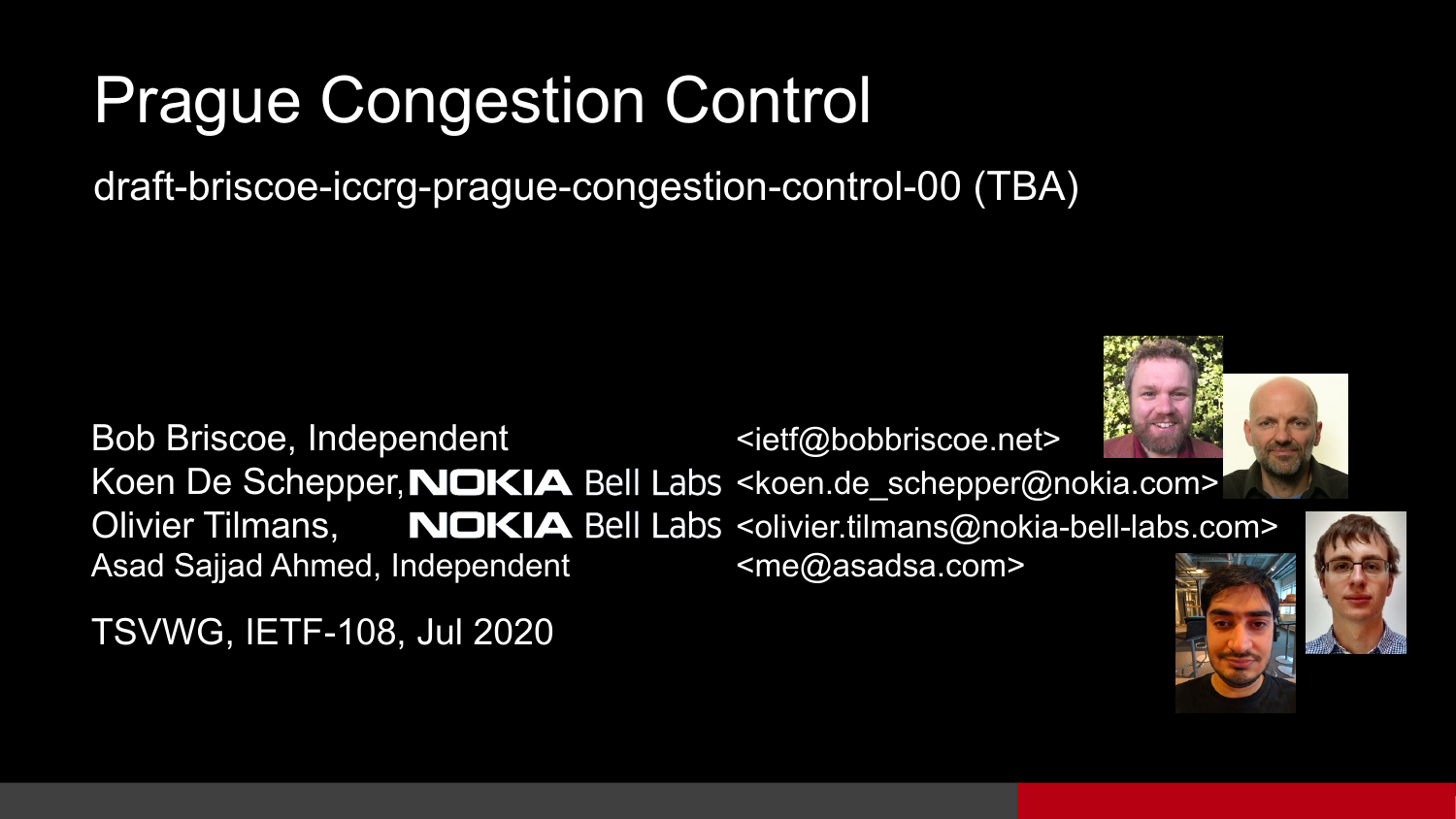## Background

- Linux 'reference' implementation of TCP Prague Congestion Control
	- [github.com/L4STeam](https://github.com/L4STeam)
- Apr'20 tsvwg interim: asked for write-up as Internet Draft
- Body of draft written. To be posted shortly
	- [github.com/bbriscoe/prague-cc](https://github.com/bbriscoe/prague-cc)

• This presentation: choices and *modus operandi*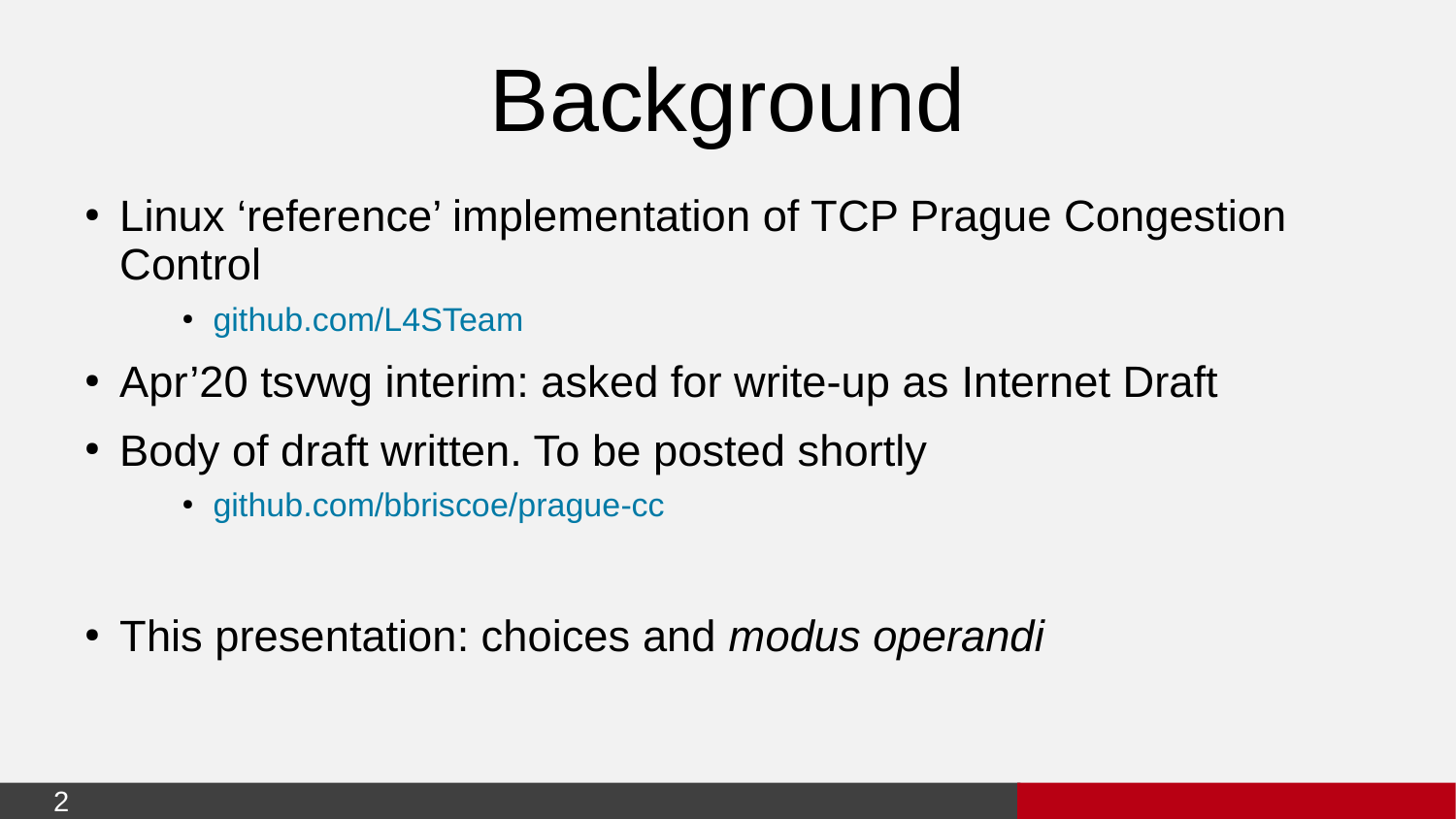### Choices

- Transport independent?
	- Yes. But specifics for main transports included.
	- Hence "Prague" not "TCP Prague" in title
- Target WG: tsvwg? tcpm/quic? iccrg?
	- Propose iccrg; where the review expertise is concentrated
	- Chairs of tsywg & iccrg agree. Will need iccrg adoption call (once posted)
- Implementation independent?
	- Yes. But with copious implementation notes (mostly based on Linux experience)
- Normative (Experimental track) or Informative (Informational track)?
	- draft-ietf-tsywg-ecn-l4s-id already gives normative constraints on Prague CCs
	- Initial draft currently written with MUSTs and SHOULDs, but unnatural
	- Proposal (can be changed later):
		- EXP track with one normative statement: "MUST comply with draft-ietf-ecn-l4s-id"
		- Then informative style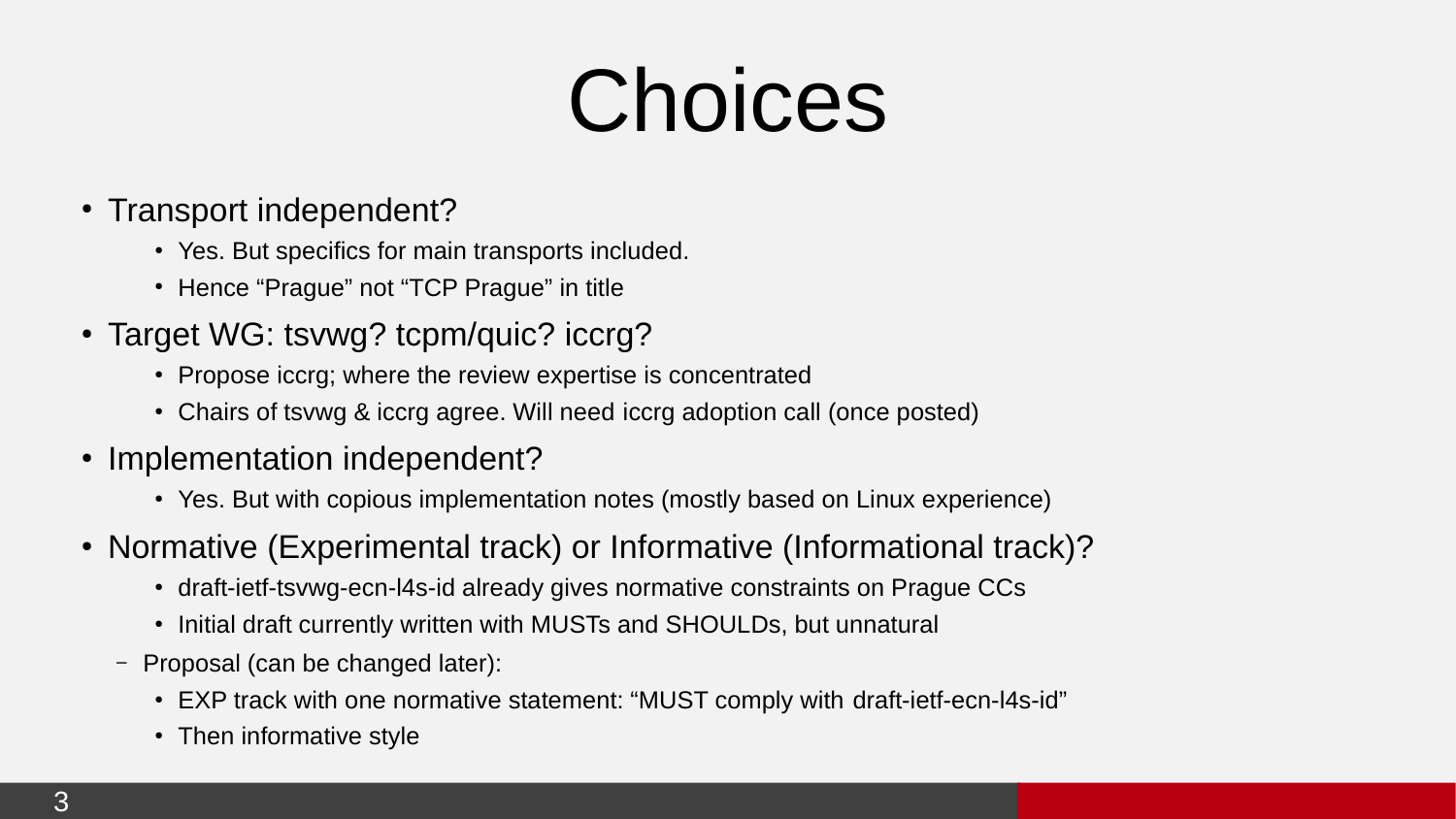# *Modus Operandi*

- "One True Way" is not the intention
	- Prague CC is intended as a set of component parts
- Also note: L4S Prague Requirements are intended to encourage other Scalable CCs using different approaches to this Prague CC
- Evolution expected as L4S experiment proceeds
	- Body of draft structured for in two main parts
		- Prague CC (stable)
		- Variants and Future Plans
- Change requests / suggestions / discussion
	- $\cdot$  either via [tcpPrague@ietf.org](mailto:tcpPrague@ietf.org) for general Prague CC discussion
	- $\cdot$  or [iccrg@irtf.org](mailto:iccrg@irtf.org) for text-specific discussion
	- or pull requests via [git repo for draft](https://github.com/bbriscoe/prague-cc)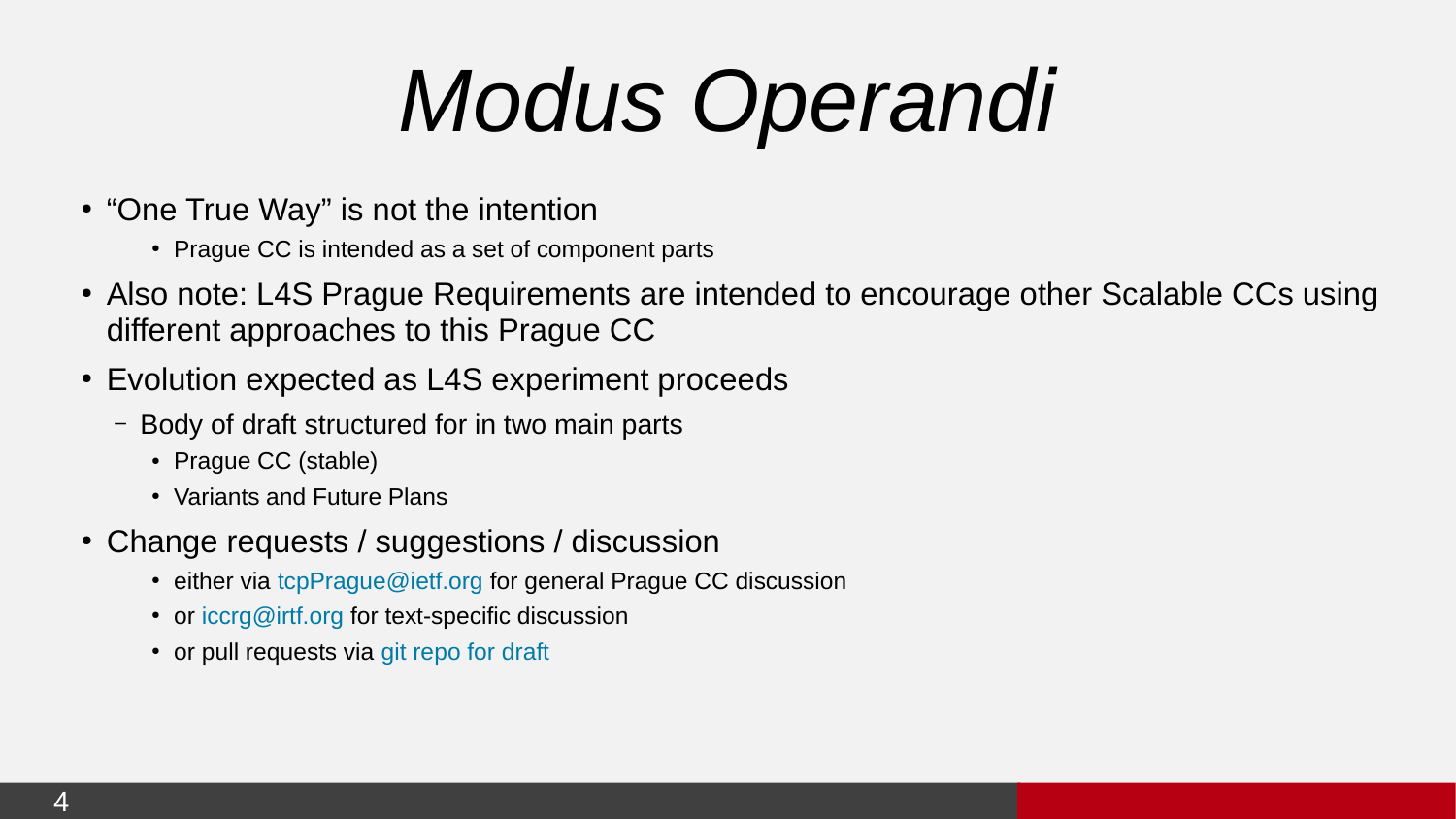#### Prague Congestion Control draft-briscoe-iccrg-prague-congestion-control-00 (TBA)